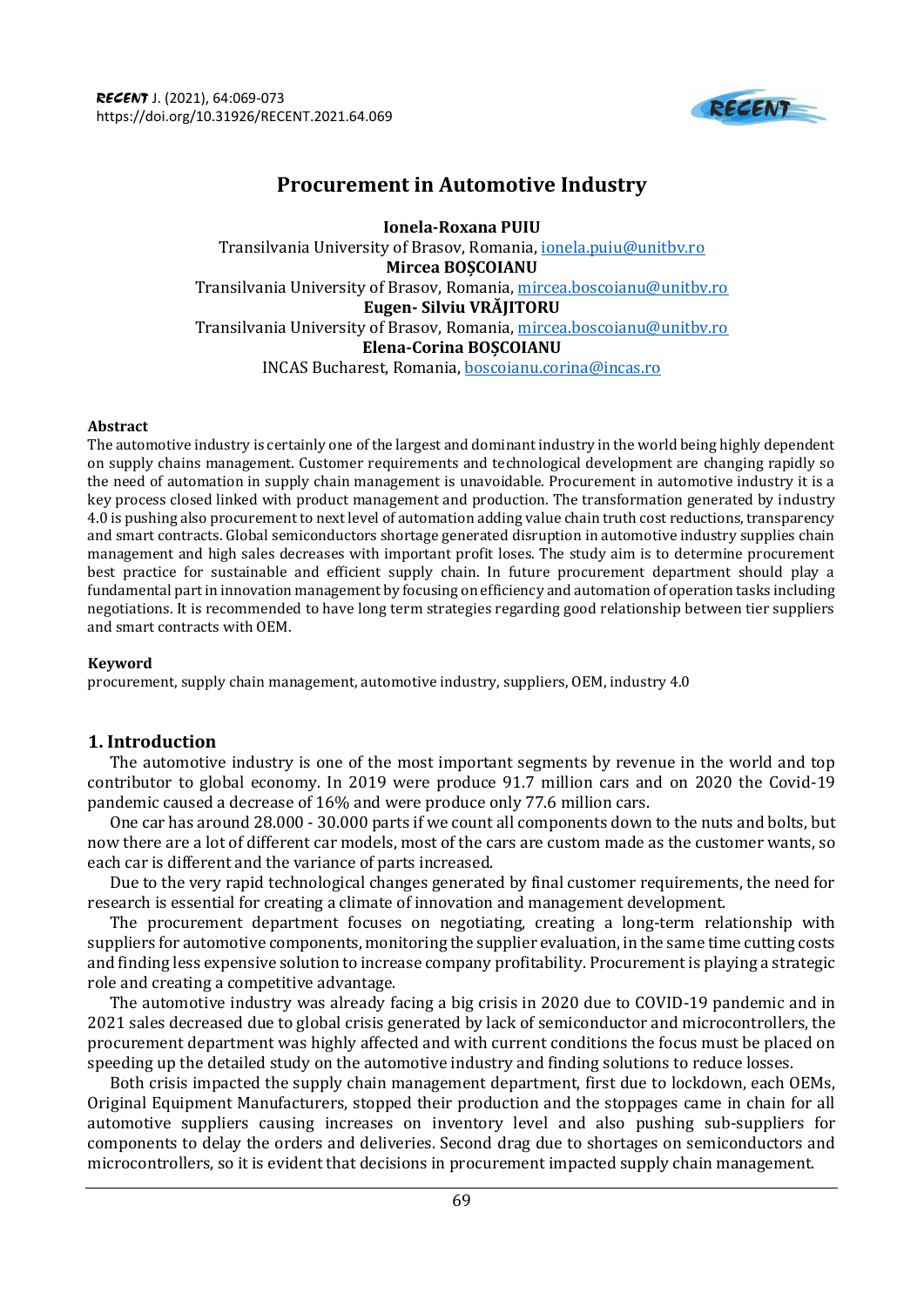The automotive industry was highly affected by components allocation for semiconductors and unfortunately OEMs like Renault Group, Stellantis (Fiat, Peugeot-Citroën, Opel), Ford, VW and Daimler-Benz, planned production stoppages because of this shortages on raw materials. These disruptions in supply chain in automotive industry created huge decreases in sales and high loses in revenue.

In one day an OEM, can produce around 1.450 cars, this mean each minute a car will exit from production line. In automotive industry there are different TIER Suppliers that deliver to OEM´s:

- Tier 1 Supplier: Companies that supply OEM´s with components and semi-manufactured goods;
- Tier 2 supplier: Companies that supply tier one suppliers which are the ones that supply directly OEM´s;
- Tier 3 supplier: Companies that supply parts, sub-components to Tier 2.

We can consider that in Fig.1 all are suppliers, including the OEM that is supplier for final customer, of course the level of business is different and the OEM is giving the directions based on market requirements. The pressure is coming from the top to bottom level to reduce costs and provide high value. Still the OEMs depend on all TIER suppliers as suppliers depend on OEMs.



Fig. 1. Automotive supply chain - Supplier pyramid [4]

The OEMs must work with all TIER suppliers in long-term collaboration for improving the responsiveness, product quality and reducing the costs.

### **2. Supply Chain Management - Process Flow Description**

Automotive industry has a high rate of fluctuation on demands and volumes, the forecast is for a longer period in comparison with other industries. Due to this frequent demand changes the procurement department has high challenges to bring all components in time to keep the production plan scheduled, to have the right quantity in order not to stop the production or deliveries to clients and the right price not to influence the cost of the finished goods.

In automotive industry the competition is intense, facing challenges like quality concerns, [supplier](https://www.infosysbpm.com/offerings/functions/sourcing-procurement-outsourcing/insights/documents/supplier-risk-in-procurement.pdf) and complex markets, plus the pressure to achieve profits.

Technology is changing fast and the market demand accelerate for next generation mobility, hybrid and electric vehicles which is forcing automotive manufacturers to re-think business models and strategies. Main materials used in automotive industry are steel, plastics, rubber, aluminium, copper, glass, still with the new trend more and more electronic components are used in automobiles. From these categories all components are split in commodities to be easier to negotiate the prices.

The challenging part of business management is to understand the complexity of supply chain operations in a global economy. The complexity increased for all supply chains because of global sourcing, long list of suppliers, fix frozen zone and long lead times and customer demand fluctuations that made the risk of disruption enlarged.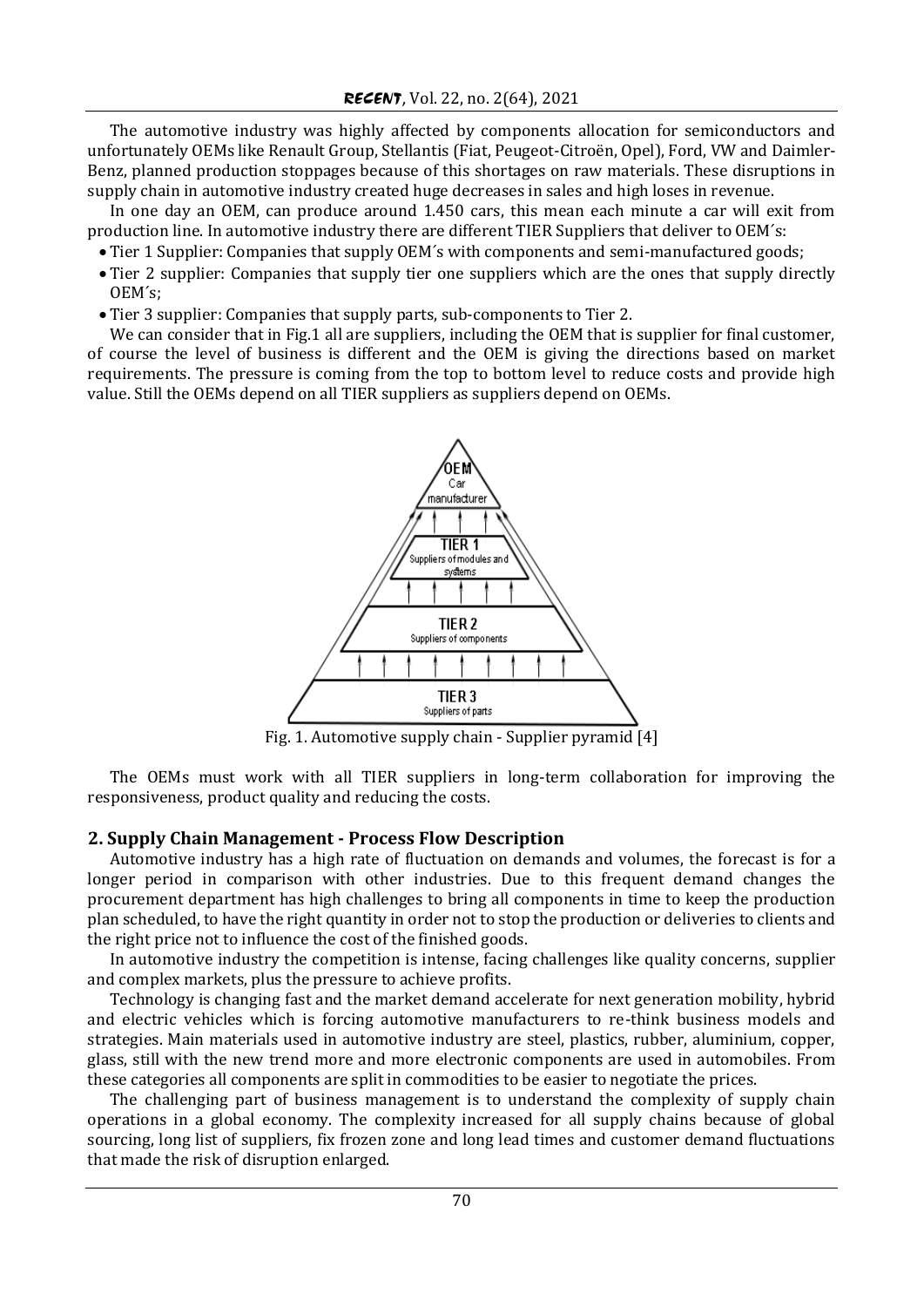Figure 2 represents the supply chain management process for a tier 1 supplier. The demands are coming from OEMs, preferable via EDI/WebEDI directly in supplier ERP system with a forecast of minimum six months, if not the orders are introduced in ERP system manually. Customer logistics will run the MRP (Material requirements planning) in order to schedule the quantities as customer requires.



Fig. 2. Supply Chain Management process

The production is planned based on capacity of the production lines and the demand is converted in purchase orders or scheduling agreements that are sent to suppliers also preferable via EDI/WebEDI.

Suppliers receive purchase orders or delivery plans with a forecast for 12-18 months, they must confirm and deliver quantities as requested taking in consideration the production and transit lead time.

#### **3. Future in Procurement**

In any industry is preferred to have a good relationship with a supplier, in automotive industry is very important to establish a long-term relationship with a good communication and support from both parts especially because once a component is sourced at the beginning of the project usually will not be changed without final client approval. Collaborate closely with suppliers will add more value to the company taking in consideration a car model is sold on market at least 5 years.

A new strategy that should be implemented in automotive is to have for one component at least two different sources, two different suppliers. Right now due to safety reasons only one supplier is set and approved by OEM and the risk is high if the supplier will enter in insolvency or if a natural disaster will occur.

Another strategy applied in procurement is to automatize the process and eliminate manual work and human errors. As an example we can take the implementation of scheduling agreements instead of purchase orders. A purchase order (PO) is a one-time document agreement and is needed manual adding for vendor, quantity, delivery date and price. A scheduling agreement (SA) is a long-term agreement that can be maintain easier by running the MRP and adding automatically the predetermined conditions. A long term agreement with a vendor will enable him to negotiate more favourable conditions as obtaining a better price on materials, reducing the tariffs for transports and for this will benefit also the client. With a scheduling agreement the stock can be maintain at minimum level because the supplier will have the forecast at least for 12 months and with a good production plan can deliver as the customer requests. The digital technology improves the transparency in supply chain connecting the supplier with customer in real time, reducing the workload and increasing the performance.

In automotive to keep the stock level at minimum it is very important and in the same time it is difficult to achieve the inventory KPIs, so it is preferable to implement below sourcing models to reduce the stock value:

- Vendor Managed Inventory (VMI) consignment warehouse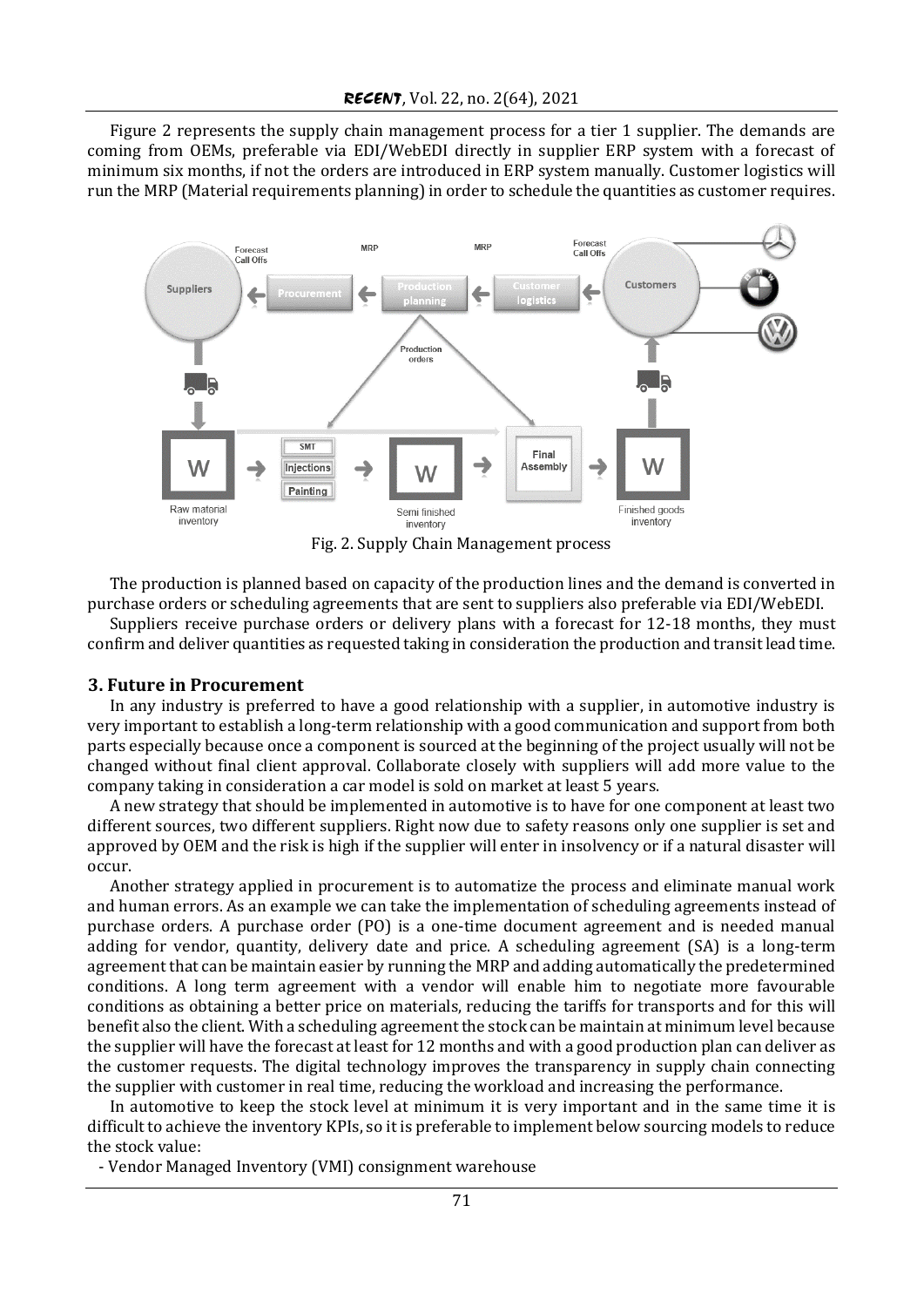- Customer Managed Inventory (CMI) consignment warehouse

- Just-in-Time (JIT) - it is used for high runners, horizon for JIT is shorter, max 1 month and stock that must cover the demand for 1-2 days otherwise the JIT can be unprofitable.

For these three source models the communication is essential. The supplier must have access to information provided by client in different ways as orders, delivery plans, reports and access to client stock. Both parts must have an ERP system and able to work with scheduling agreements, transmission via EDI/Web EDI, ASN (advanced shipping notification) to be able to create shipping notification (ShipNt) in client ERP System. In this way the order process can be reduced and the information between client and supplier is automatized and eliminate manual work and errors.

As strategic sourcing it is advantageous to reduce the number of vendors and to have for critical parts also a second source. To consolidate the volume between less suppliers, to cut down the number of parts driving to cost efficiency and use same parts on more projects.

# **4. Conclusions and Contributions**

Procurement has the opportunity to add value for the business, digitalisation will transform supply chains developing the agility that will improve the ability to respond rapidly to fast changes in market and customer demands reducing the disruptions. Industry 4.0 request for procurement a good communication and collaboration between all parties using the technology of ERP systems to communicate from supplier system to client system and reducing the traditional communication.

The automation of procurement processes will enable human resources to focus on strategic initiatives and cost reductions not only increasing efficiency but also improving profitability.

Further research is needed to identify other strategies and factors that could be more effectiveness. In conclusion any company should focus to improve procurement process to generate value by using at full potential the information technology and ERP system to achieve flexibility and increase responsiveness.

#### **References**

- 1. Mena C., van Hoek R., Christopher M. (2021): *Leading Procurement Strategy. Driving Value through the Supply Chain*. Kogan Page, ISBN 978-1398601604
- 2. Wu Y. (2019): *Achieving Supply Chain Agility. Information System Integration in the Chinese Automotive Industry.* Palgrave Macmillan, ISBN 9783319984407
- 3. Gurnani H., Mehrotra A., Ray S. (Eds.) (2021): *Supply Chain Disruptions: Theory and Practice of Managing Risk*. Springer London, ISBN 9780857297778
- 4. Bey N. (2019): *Future Technology Photonics – Is the Product Development Ready for Automotive?* PhotonicsViews, ISSN 2626-1308, Vol. 4/2019, pp. 44-48,<https://onlinelibrary.wiley.com/doi/pdf/10.1002/phvs.201900032>
- 5. Poluha R.G. (2016): *The Quintessence of Supply Chain Management.* Springer, ISBN 9783662485156
- 6. Kildow B.A. (2011): *A supply chain management. Guide to business continuity*. AMACOM, ISBN 978-0-8144-1645
- 7. Stadtler H., Kilger C., Meyr H. (2015): *Supply Chain Management and Advanced Planning: Concepts, Models, Software, and Case Studies*. Springer, 5th edition, ISBN 978-3642553097
- 8. Vrajitoru E.S., Boscoianu M., Boscoianu E.C. (2021): *Aligning Complementary Funding Opportunities – through TAS – the Smart Answer to the Challenges of Industry 4.0 Transformation*. Recent, ISSN 1582-0246, Vol. 22, no. 1(63), pp.50-54,<https://www.recentonline.ro/2021/063/Vrajitoru-R63.pdf>
- *9.* Kauppila O., Välikangas K., Majava J. (2020): *Improving supply chain transparency between a manufacturer and suppliers: a triadic case study*. Management and Production Engineering Review, ISSN 2080-8208, Vol 11 (2021), no. 3, pp. 84-91, [https://journals.pan.pl/dlibra/publication/134935/edition/117942/content,](https://journals.pan.pl/dlibra/publication/134935/edition/117942/content) DOI: 10.24425/mper.2020.134935
- 10. Liang Z., Art Chaovalitwongse W., Shi L. (2015): *Supply Chain Management and Logistics: Innovative Strategies and Practical Solution*. CRC Press, ISBN 978-1466577879
- 11. Gobetto M. (2014): *Operations Management in Automotive Industries: From Industrial Strategies to Production Resources Management, Through the Industrialization Process and Supply Chain to Pursue Value Creation.*  Springer, ISBN 978-94-007-7593-0
- 12. Smith R. (2002): *Global Supply Chain Performance and Risk Optimization: The Value of Real Options Flexibility Demonstrated in the Global Automotive Industry*. Deutscher Universitätsverlag, ISBN 9783322814074
- 13. Díaz L.M. (2006): *Evaluation of Cooperative Planning in Supply Chains: An Empirical Approach of the European Automotive Industry*. Deutscher Universitätsverlag, ISBN 978-3-8350-5714-2